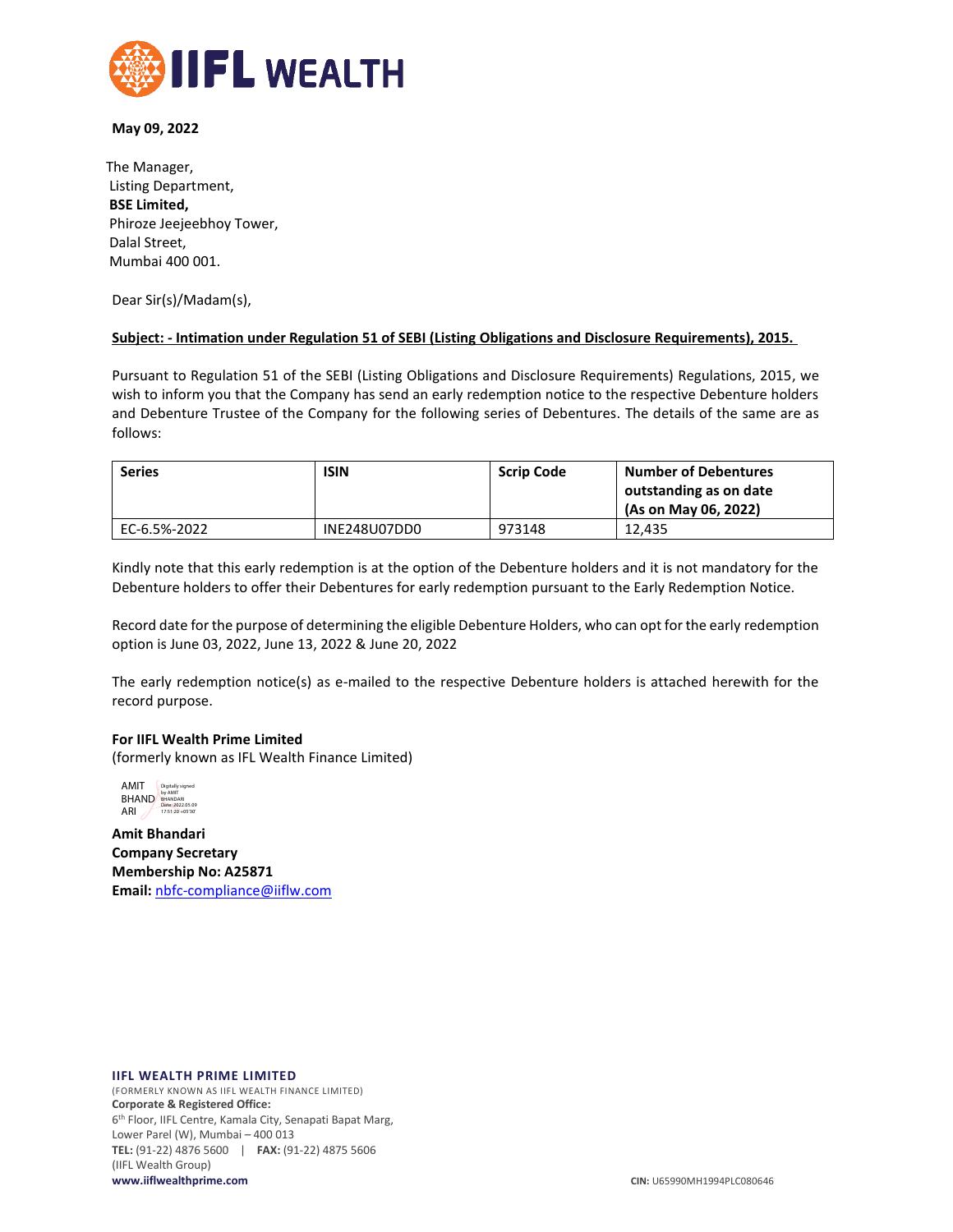# **Janvi Doshi, IIFL Private Wealth**

| From:    | Treasury Ops, IIFL Private Wealth                              |
|----------|----------------------------------------------------------------|
| Sent:    | 09 May 2022 13:03                                              |
| Subject: | Early Redemption Option Notice for Non- Convertible Debentures |

Dear Sir/Madam,

## **Subject: Early Redemption Option Notice for Non- Convertible Debentures**

**Ref: Non-Convertible Debenture issued by the IIFL Wealth Prime Limited (formerly known as IIFL Wealth Finance Limited) under ISIN: INE248U07DD0 ( EC-6.5%-2022 ) on private placement basis in multiple tranches.** 

- 1. This is an Early Redemption Option Notice pursuant to Debenture trust deed executed between Company and Beacon Trusteeships Limited (Debenture trustee) and Information memorandum issued by the Company for **ISIN: INE248U07DD0 ( EC-6.5%-2022 )** Terms defined in the Deed shall have the same meaning when used in this notice unless given a different meaning in this Early Redemption option Notice. This Early Redemption Notice is being issued pursuant to and in accordance with Regulation 15 of the Securities and Exchange Board of India (Issue and Listing of Non-Convertible Securities) Regulations, 2021.
- 2. **Details of Debentures eligible for early redemption:** We hereby would like to notify that we intend to exercise our option to redeem the Debentures as described below, prior to final maturity date. Please note that this early redemption is at the option of the Debenture holders and it is not mandatory for the Debenture holders to offer their Debentures for early redemption pursuant to this Early Redemption Notice.

| <b>Series</b>                     | <b>ISIN</b>      | <b>BSE</b> S<br>. Scrip<br>Code |
|-----------------------------------|------------------|---------------------------------|
| $-6.5% - 2022$<br>L.<br>$-n$<br>◡ | 248U07DD0<br>INE | 973148                          |

- 3. **Record Date:** The Redemption Amount with respect to Debenture shall be paid to the relevant Debenture Holder, holding debentures, as on the Record Date, as specified in Table I below, as set out in the records of relevant depository (as per Beneficiary Position records). If a Debenture holder transfers the Debentures held by it to any person after the date of this Early Redemption Notice, this Early Redemption Notice will be binding on the transferee.
- 4. **Early Redemption Option Exercise Period**: The offer period will open on the respective dates as specified in Table I below.
- 5. **Payment Date:** Payment Date(s) for the respective Early Redemption Option Exercise Period(s) shall be as specified in Table I below.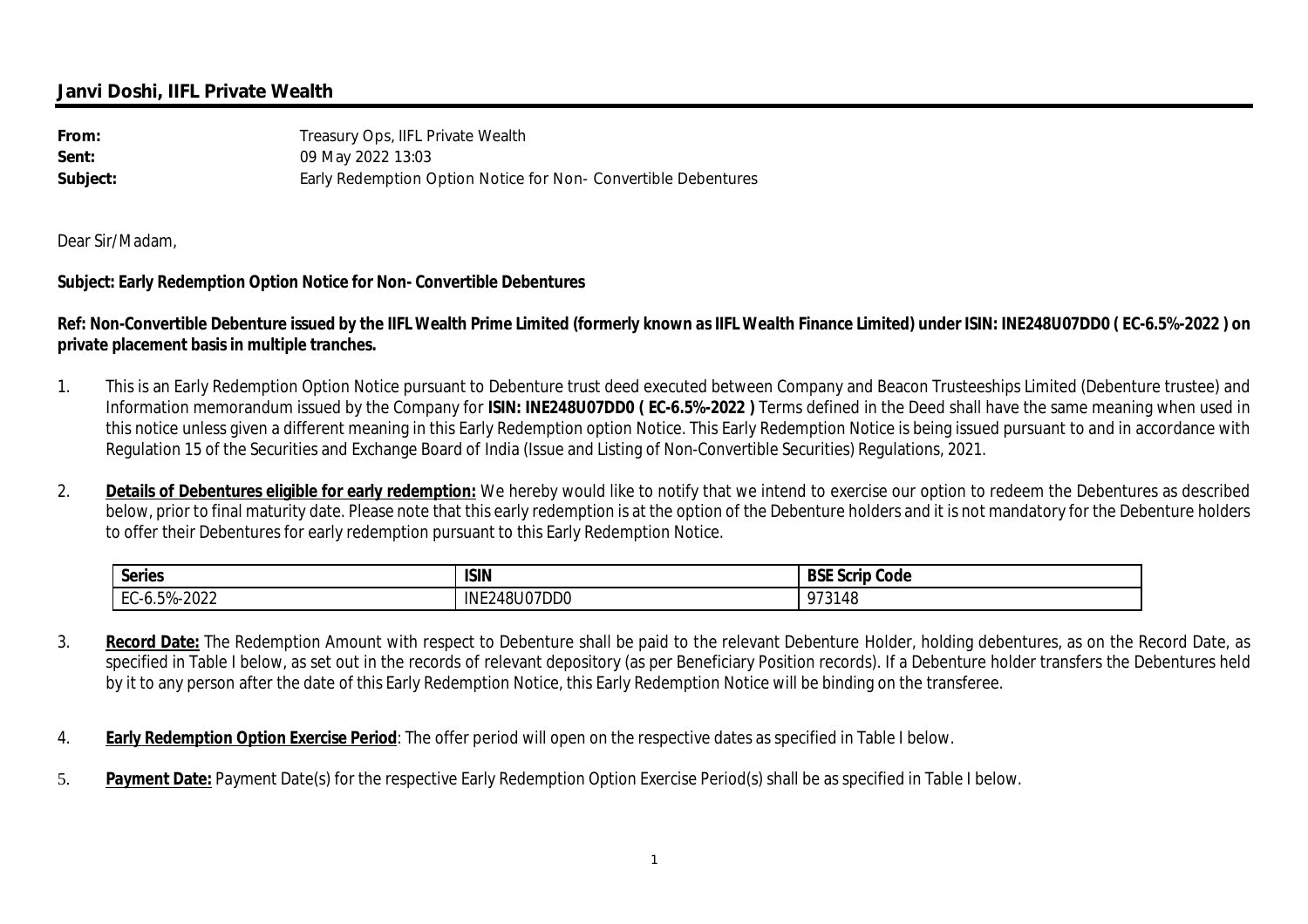6. **Redemption Amount:** The respective Early Redemption Amount(s) payable per Debenture on the respective Early Redemption Date(s) shall be as specified in Table I below.

| и<br>10<br>× |  |
|--------------|--|
|--------------|--|

(amounts in Rs.)

| <b>Record Date</b>                                                                  |                   |                                   | June 03, 2022,                                          | June 13, 2022                     |                                                         | June 20, 2022                     |                                                         |  |
|-------------------------------------------------------------------------------------|-------------------|-----------------------------------|---------------------------------------------------------|-----------------------------------|---------------------------------------------------------|-----------------------------------|---------------------------------------------------------|--|
| Freeze Period (during which trading                                                 |                   |                                   | June 03, 2022 to                                        |                                   | June 13, 2022 to                                        |                                   | June 20, 2022 to                                        |  |
| in Debentures will be suspended)                                                    |                   | June 09, 2022                     |                                                         | June 16, 2022                     |                                                         | June 23, 2022                     |                                                         |  |
| Early Redemption Option Exercise<br>working days are<br>(only<br>Period<br>counted) |                   | June 07, 2022 to<br>June 09, 2022 |                                                         | June 14, 2022 to<br>June 16, 2022 |                                                         | June 21, 2022 to<br>June 23, 2022 |                                                         |  |
| <b>Payment Date</b>                                                                 |                   | June 10, 2022                     |                                                         | June 17, 2022                     |                                                         | June 24, 2022                     |                                                         |  |
| <b>ISIN</b>                                                                         | Face<br>Value (A) | Redemption<br>Premium (B)         | <b>Early Redemption</b><br><b>Amount</b><br>$(A) + (B)$ | Redemption<br>Premium (C)         | <b>Early Redemption</b><br><b>Amount</b><br>$(A) + (C)$ | Redemption<br>Premium (D)         | <b>Early Redemption</b><br><b>Amount</b><br>$(A) + (D)$ |  |
| INE248U07DD0                                                                        | ,00,000           | 7,646                             | 1,07,646                                                | 7,776                             | 1,07,776                                                | 7,906                             | 1,07,906                                                |  |

The Early Redemption Amount for the respective Early Redemption Option Exercise Period is as set out above in Table within the column marked "Early Redemption Amount". The Redemption Amount will be paid into the bank accounts of each Debenture Holder (as on the Record Date) as set out in the records of relevant depository (as per Beneficiary Position records).

- 7. **Consent for Early Redemption**: All the Debenture Holders, holding debenture of the Company as on respective Record date as specified in Table above and who are willing to opt for the early redemption, can give their consent along with the holding details via email from their registered email id to treasuryops@iiflw.com and amit.dabhade@linkintime.co.in. In case of Non-individual debenture holders, consent should be submitted along with the Board resolution / authorization letter.
- 8. **Contact details:** For any queries / clarifications with regard to the above, the Debenture Holders can contact following officials of the Company and / or Registrar and Share Transfer Agent (RTA)

## **Company Contact Person:**

Mr. Rahul Gupta, Senior Executive Vice President or Mr. Amit Bhandari, Company Secretary & Compliance Officer Phone No: 022 – 4876 5624 / 022- 4876 5712 Email id: treasuryops@iiflw.com

**RTA Contact person**  Contact person: Amit Dabhade